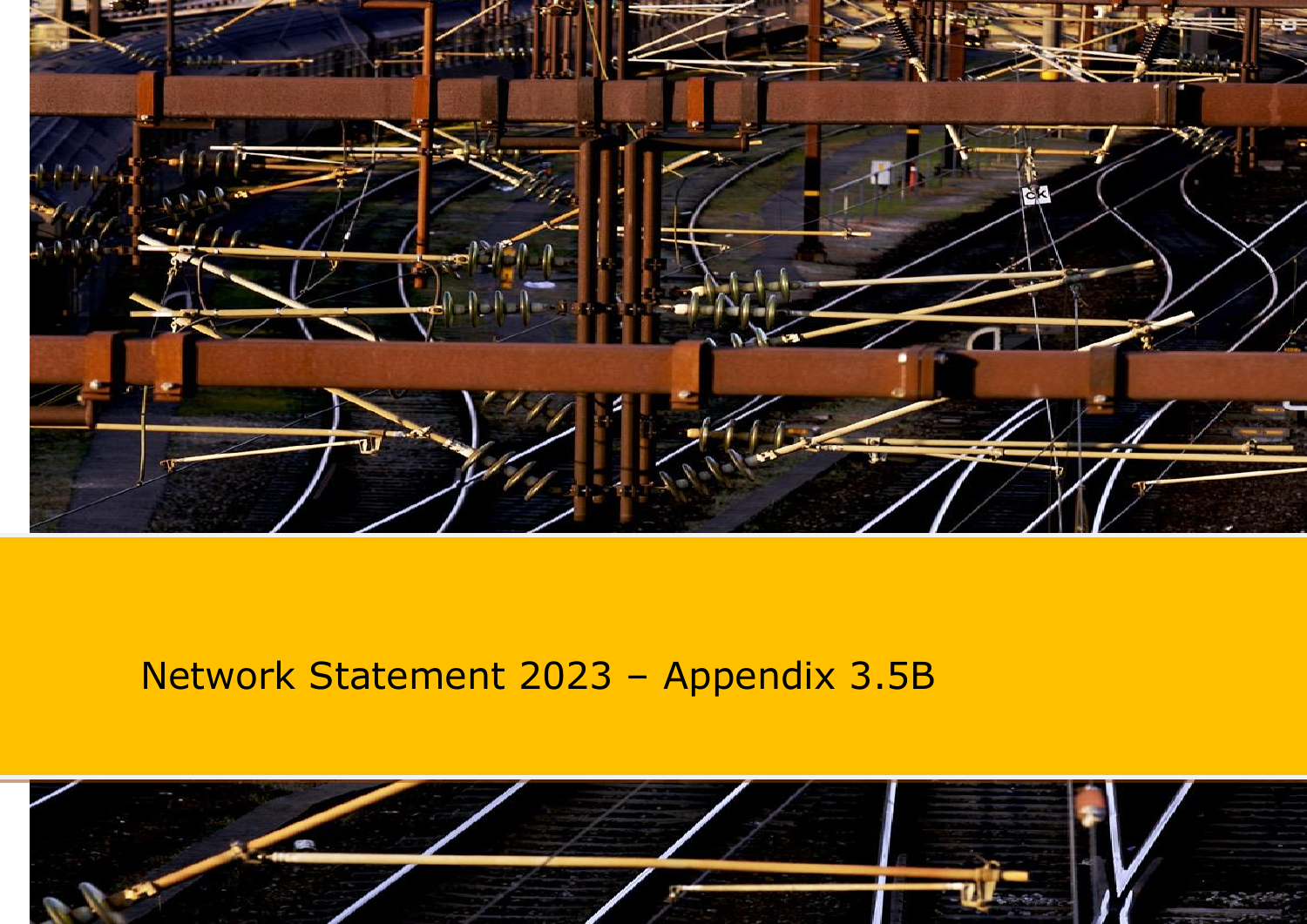

#### Bilag 3.5B

| <b>Contents</b>                     | Page           |
|-------------------------------------|----------------|
| 1. Long-distance lines              |                |
| Overview of the Long-distance lines | $3 - 6$        |
| $TIB 1 - 35$                        | $8 - 14$       |
| 2. S-Lines                          |                |
| Overview of the S-Lines             | $\overline{7}$ |
| <b>TIB 820</b>                      | 15             |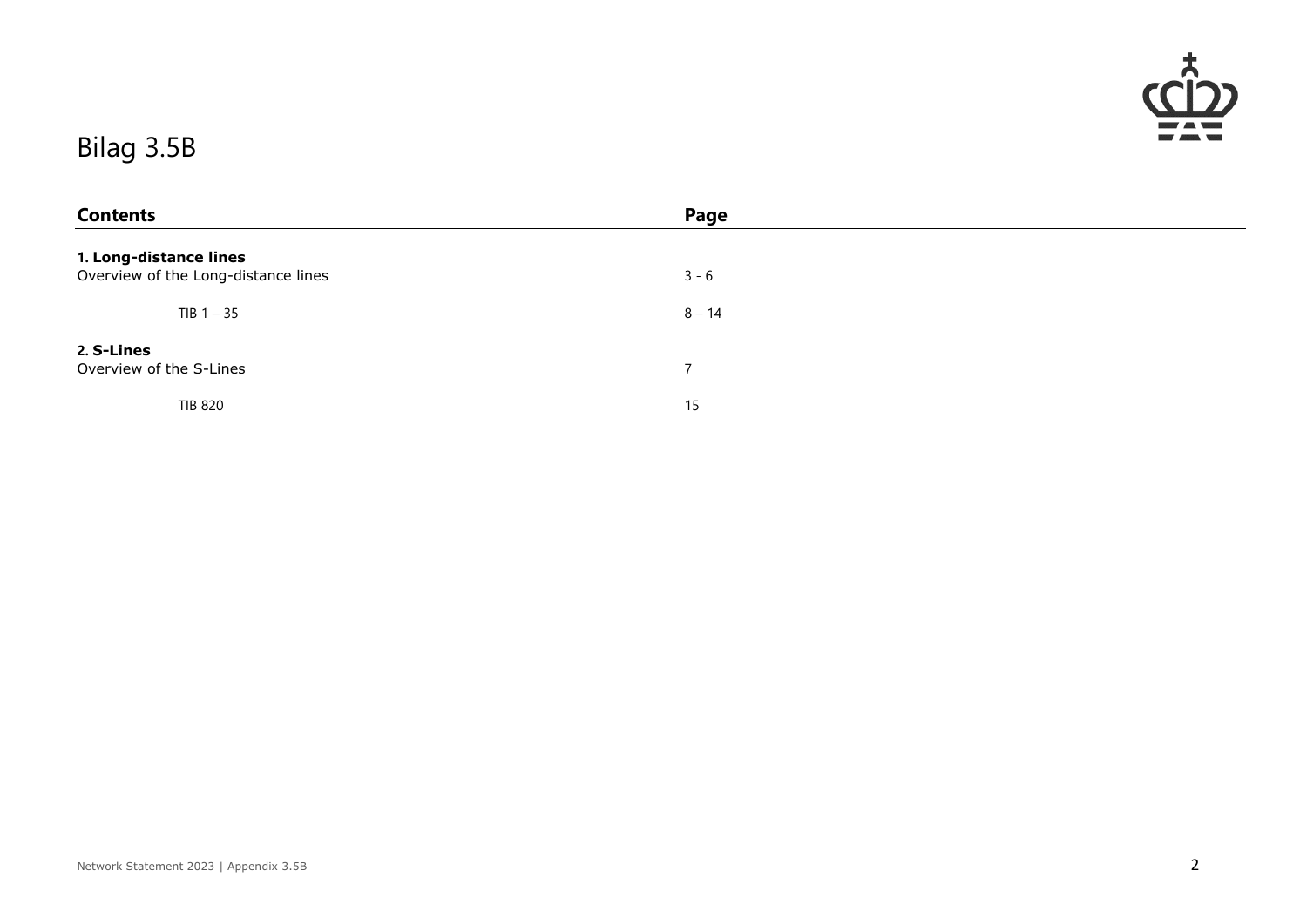## Fjernbanen TIB 1+26

Netredegørelsen 2023 - overblik 2024

**Ringsted - Slagelse** Sporfornyelse Roskilde-Ringsted

Rødekro - Tinglev Broarbejde

Fredericia - Tinglev Fredericia - Padborg

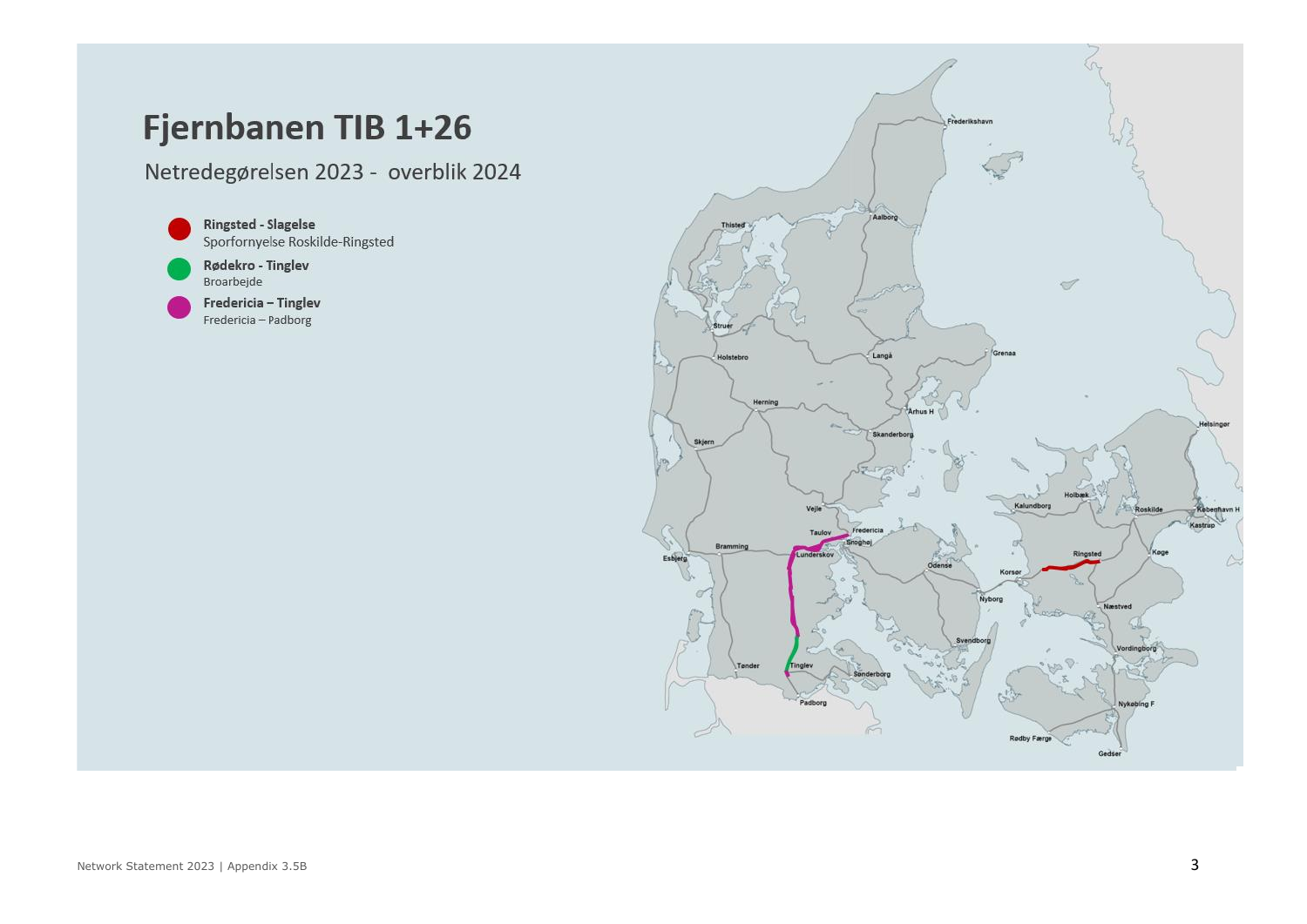#### Fjernbanen TIB 2-11

Netredegørelsen 2023 - overblik 2024

Nykøbing F Vest Rødby F Ringsted Femern Banen Fase II

Nykøbing F Vest - Nykøbing F Ringsted Femern Banen Fase II

**Nykøbing Falster** Ringsted Femern Banen Fase II

København G - Vigerslev spor 23 (1 hovedspor) Metroprojektet

Kalvebod - Vigerslev spor 21+22 Metroprojektet

Kastrup St. Ny Kastrup Lufthavn Station

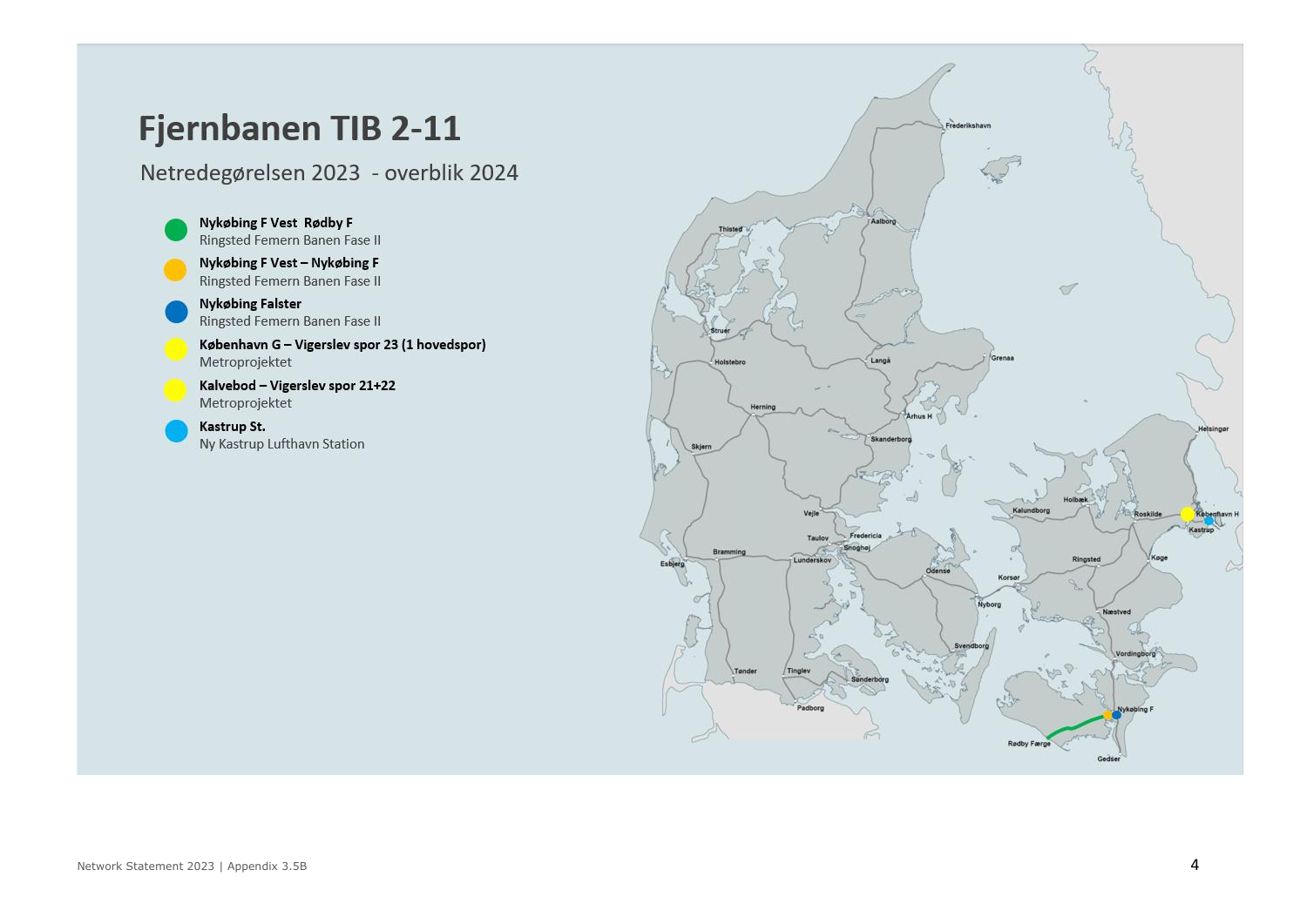### Fjernbanen TIB 23-25 og 32

Netredegørelsen 2023 - overblik 2024

Vejle - Hedensted Omisolering af 3 broer Aarhus H Fornyelse Aarhus H Aarhus H - Hørning Fornyelse Aarhus H Aarhus - Hjørring Syd Fornyelse Aarhus H + Sporfornyelse

Langå Station Sporfornyelse

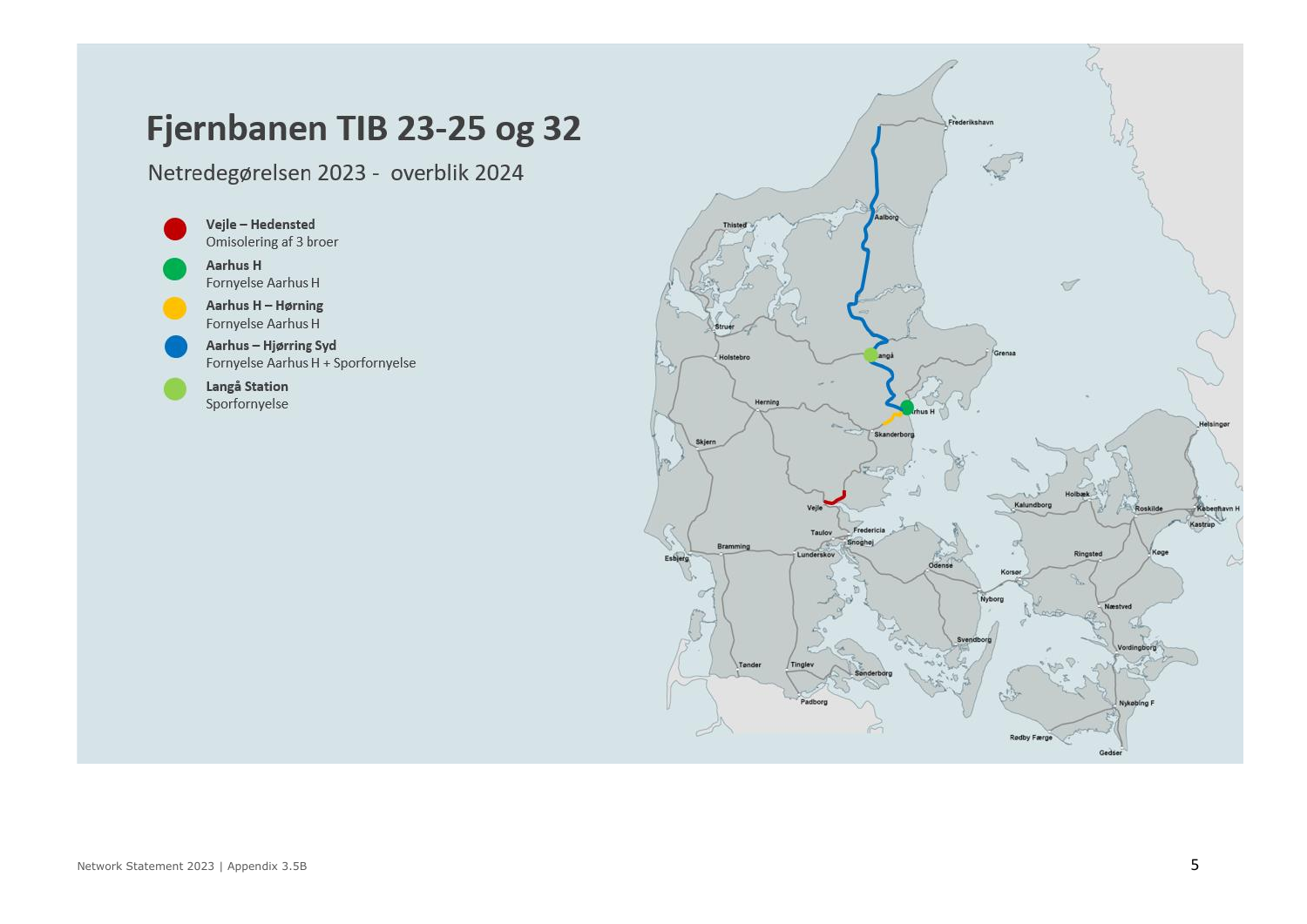## Fjernbanen TIB 29, 30, 31 og 33

Netredegørelsen 2023 - overblik 2024



Esbjerg Fornyelse Esbjerg St

Ribe – Skærbæk Broarbejde

Gødstrup - Holstebro Broarbejde

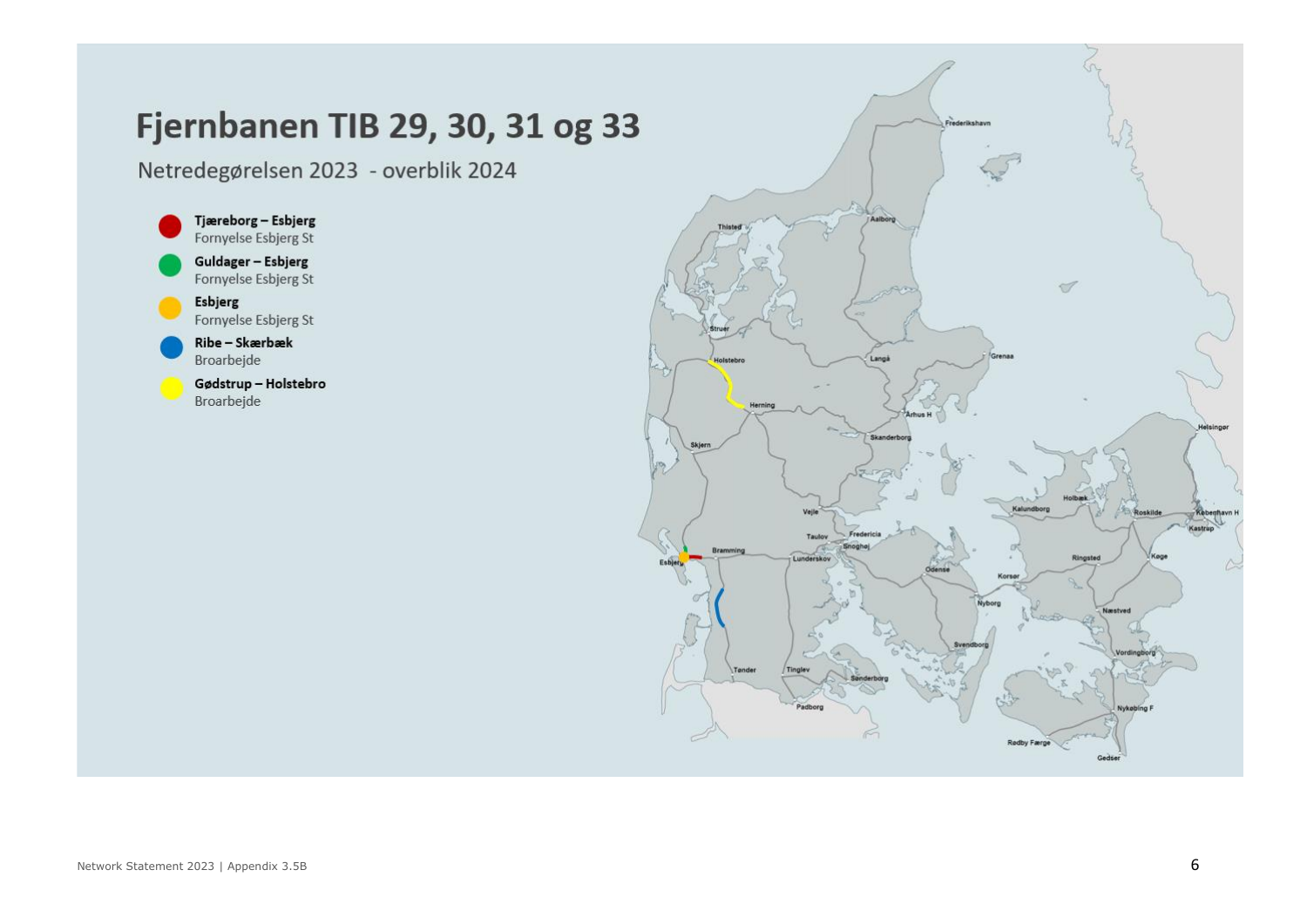## S-banen

Netredegørelsen 2023 - overblik 2024

Svanemøllen Køreledningsprojekt Østerport - Holte

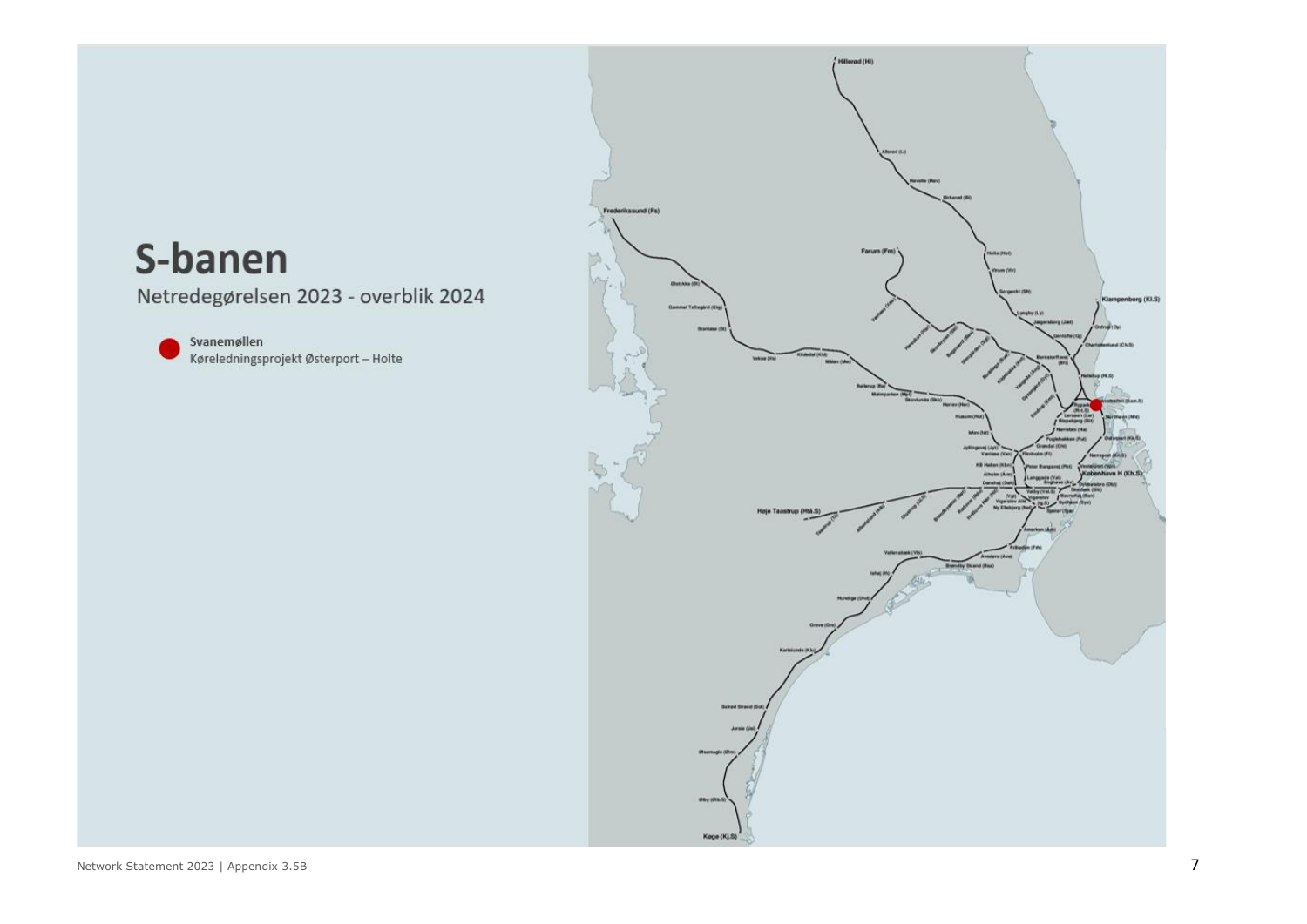| <b>Serial</b><br>no. | <b>TIB</b>     | Line                                                                                 | Project                                            | <b>Description</b>                                                                                                            | Exp. duration | Exp. period                       | Exp. dates                    | <b>Traffic impact</b>                                                                                                      | <b>Builder</b> | Categorisation,<br>cf. Annex VII |
|----------------------|----------------|--------------------------------------------------------------------------------------|----------------------------------------------------|-------------------------------------------------------------------------------------------------------------------------------|---------------|-----------------------------------|-------------------------------|----------------------------------------------------------------------------------------------------------------------------|----------------|----------------------------------|
| $\mathbf{1}$         | $\mathbf{1}$   | Ringsted (incl.) -<br>Slagelse (incl.)                                               | Reconstruction<br>between Ringsted and<br>Slagelse | Track and bridge works<br>Ringsted - Slagelse                                                                                 | 9 weeks       | Summer holdiday                   | $1/6 - 4/8$                   | Single track operations                                                                                                    | Banedanmark    | Major                            |
| $\overline{2}$       | $\mathbf{1}$   | Ringsted (incl.) -<br>Slagelse (incl.)                                               | Reconstruction<br>between Ringsted and<br>Slagelse | Track and bridge works<br>Ringsted - Slagelse                                                                                 | 8 days        | Summer holday                     | Unknown,<br>summer<br>holiday | 8 days total closure of<br>lines                                                                                           | Banedanmark    | High                             |
| $\overline{3}$       | $\overline{2}$ | <b>Nykøbing Falster</b><br>Vest (incl.).<br>- Rødby Færge<br>(incl.).                | RFB Phase II                                       | Track works south of<br>Nykøbing Falster Vest                                                                                 | 365 days      | The entire year and<br>until 2029 | $1/1 - 31/12$                 | Total closure of lines<br>excl. Lollandsbanen                                                                              | Banedanmark    | Major                            |
| $\overline{4}$       | $\overline{2}$ | <b>Nykøbing Falster</b><br>Vest (incl.).<br>- Nykøbing<br>Falster (incl.).           | Ringsted Femern Banen                              | Reconstruction of tracks                                                                                                      | 10 days       | Easter                            | $23/3 - 1/4$                  | Total closure of lines<br>Lokaltog cannot come<br>to Nykøbing Falster /<br>Nykøbing Falster Vest                           | Banedanmark    | High                             |
| 5                    | $\overline{2}$ | <b>Nykøbing Falster</b><br>(incl.).<br>- Nykøbing<br><b>Falster Vest</b><br>(incl.). | RFB Phase II                                       | Reconstruction Nykøbing<br>Falster Vest and equipment<br>with ERTMS                                                           | 3 weeks       | About the autumn<br>holiday       | $4/10 - 28/10$                | Total closure of lines<br>incl. Lollandsbanen                                                                              | Banedanmark    | High                             |
| 6                    | $\overline{2}$ | <b>Nykøbing Falster</b>                                                              | RFB Phase II                                       | Drainage works between<br>south end of tracks 2 and 3                                                                         | 56 hours      | Easter                            | $31/3 - 3/4$                  | Possession tracks 2<br>and 3 south. Trains<br>from north can apply<br>tracks 1, 2, 3 and 4.<br>Lollandsbanen<br>possessed  | Banedanmark    | Medium                           |
| $\overline{7}$       | $\overline{2}$ | <b>Nykøbing Falster</b>                                                              | RFB Phase II                                       | Exchange of tracks in total<br>track 3                                                                                        | 4 weeks       | During Easter                     | $22/3 - 22/4$                 | Possession track 3<br>south. Trains from<br>north can apply track<br>3 and 4.<br>Lollandsbanen can<br>apply tracks 1 and 2 | Banedanmark    | High                             |
| 8                    | $\overline{2}$ | <b>Nykøbing Falster</b><br>(incl.).<br>- Nykøbing<br><b>Falster Vest</b><br>(incl.). | RFB Phase II                                       | Cutting/dive of E2011 sheet<br>pile walls (approx. 400 m)<br>Removal of old base from<br>bridge across Østerbrogade           | 14 days       | Autumn                            | $4/10 - 21/10$                | Total closure of lines<br>incl. Lollandsbanen                                                                              | Banedanmark    | High                             |
| 9                    | $\overline{2}$ | <b>Nykøbing Falster</b><br>(inkl).<br>- Nykøbing<br>Falster Vest (incl).             | RFB Phase II                                       | 1) Flap pillar: Estabishment of<br>bung for construction pit<br>2) Stop pillar: Establishmennt<br>of bung for constuction pit | 6 x 56 hours  | Winther/Spring/<br>Summer         |                               | Possession of<br>Lollandsbanen                                                                                             | Banedanmark    | Medium                           |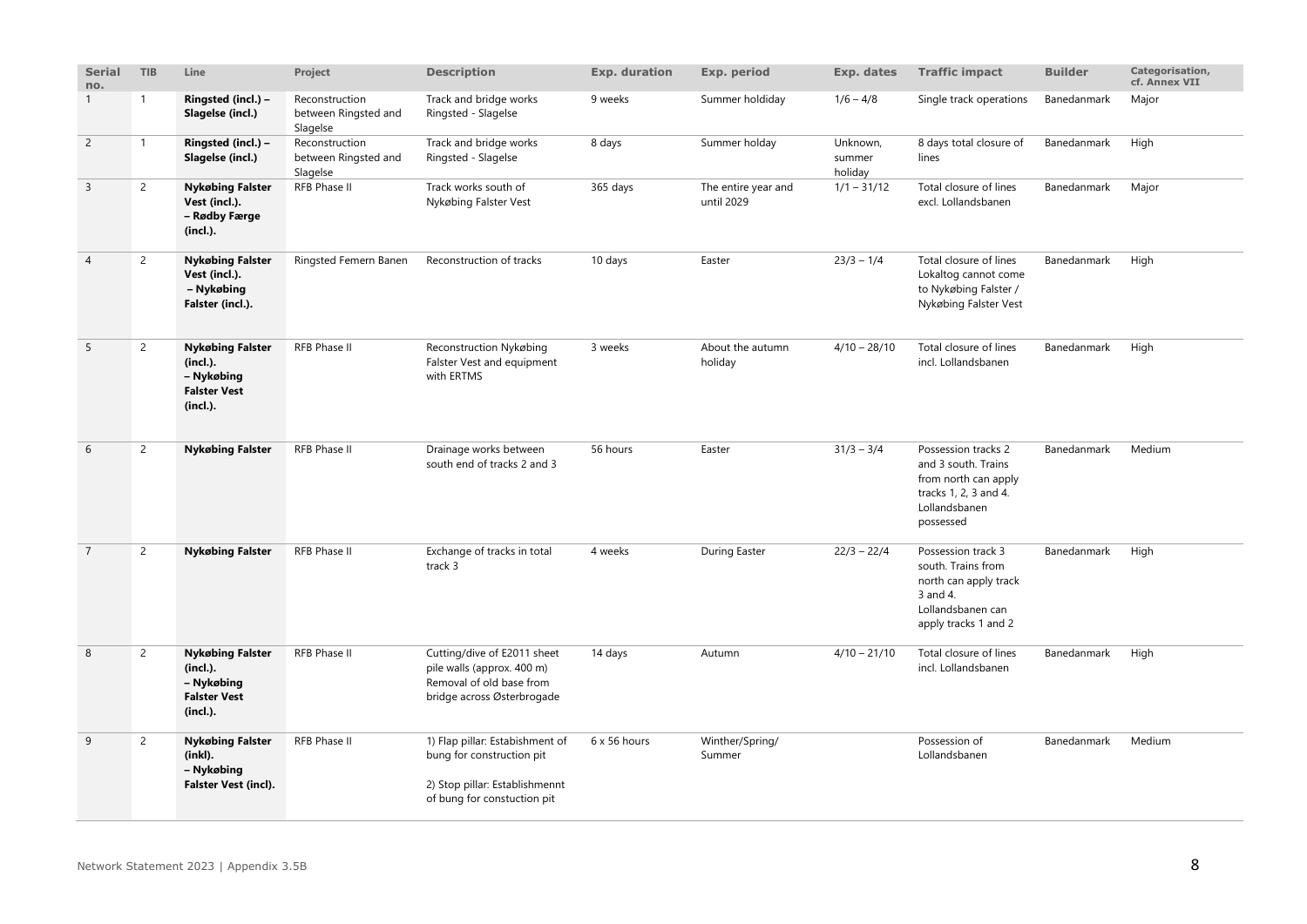| <b>Serial</b><br>no. | <b>TIB</b>     | Line                                                                            | Project                                                                                                                            | <b>Description</b>                                                                                                 | Exp. duration                          | Exp. period                  | Exp. dates                  | <b>Traffic impact</b>                                                            | <b>Builder</b>         | Categorisation,<br>cf. Annex VII |
|----------------------|----------------|---------------------------------------------------------------------------------|------------------------------------------------------------------------------------------------------------------------------------|--------------------------------------------------------------------------------------------------------------------|----------------------------------------|------------------------------|-----------------------------|----------------------------------------------------------------------------------|------------------------|----------------------------------|
|                      |                |                                                                                 |                                                                                                                                    | 3) Stop pillar: Break down of<br>necessary work.<br>Flap pillar: Break down of<br>uppper flap deck.                |                                        |                              |                             |                                                                                  |                        |                                  |
|                      |                |                                                                                 |                                                                                                                                    | 4) Stop pillar: Break down of<br>necessary wor.<br>Flap pillar: Break down of the<br>middl deck                    |                                        |                              |                             |                                                                                  |                        |                                  |
|                      |                |                                                                                 |                                                                                                                                    | 5) Stop pillar: Break down of<br>necessary work.<br>Flap pillar: Break down of base<br>connection                  |                                        |                              |                             |                                                                                  |                        |                                  |
|                      |                |                                                                                 |                                                                                                                                    | 6) Mounting of flap bay                                                                                            |                                        |                              |                             |                                                                                  |                        |                                  |
| 10                   | $\overline{2}$ | <b>Nykøbing Falster</b><br>(inkl).<br>- Nykøbing<br><b>Falster Vest (incl).</b> | RFB Phase II                                                                                                                       | Stop pillar: Break down of<br>necessary work.<br>Flap pillar: Break down of<br>gablel / walls                      | 96 hours / 4 days                      | Winther/Spring/<br>Summer    |                             | Possession of<br>Lollandsbanen                                                   | Banedanmark            | Medium                           |
| 11                   | 6              | København G-<br><b>Vigerslev</b><br>Track 23 (1. main<br>track)                 | RFB Phase II                                                                                                                       | Stage 8.1:<br>Reinforcement of existing<br>sheet pile wall at track 23                                             | Long weekend<br>possession<br>55 hours | Autumn 2024                  | At the<br>moment<br>unknown | Total closure of lines,<br>Operations to be<br>rearranged                        | Metrosleskab<br>et I/S | Medium                           |
| 12                   | 6              | København G -<br><b>Vigerslev</b><br>Track 23 (1. main<br>track)                | RFB Phase II                                                                                                                       | Stage 8.2:<br>Reinforcement of existing<br>sheet pile wall at track 23                                             | Long weekend<br>possession<br>55 hours | Autumn 2024                  | At the<br>moment<br>unknown | Total closure of lines,<br>Operations to be<br>rearranged                        | Metrosleskab<br>et I/S | Medium                           |
| 13                   | 11             | Kalvebod-<br><b>Vigerslev</b><br>Tracks 21 and 22                               | Solution for connection<br>between Ny Ellebjerg<br>joint concourse and<br>new platforms on<br>Øresundsbanen<br>(MS project: CRSH7) | Stage 7:<br>Removal of track<br>reinforcement, establishment<br>of cantilever beam and<br>reestablishment of track | 2 weeks                                | Late summer/Autumn<br>2024   | At the<br>moment<br>unknown | Total closure of lines,<br>Operations to be<br>rearranged<br>Termination of LA40 | Metrosleskab<br>et I/S | High                             |
| 14                   | 11             | Kalvebod-<br>Vigerslev<br>Spor 21 og 22                                         | Solution for connection<br>between Ny Ellebjerg<br>joint concourse and<br>new platforms on<br>Øresundsbanen<br>(MS project: CRSH7) | Stage 9:<br>Placing og moving staircases<br>and fixed staircases                                                   | Long weekend<br>possession<br>55 hours | Winter 2024 / Spring<br>2025 | At the<br>moment<br>unknown | Total closure of lines,<br>Operations to be<br>rearranged                        | Metrosleskab<br>et I/S | Medium                           |
| 15                   | 11             | <b>Kastrup Station</b>                                                          | Ny Kastrup Lufthavn<br>Station (NKLS)                                                                                              | Stage 4.2: Establishment of<br>switch, cross over of tracks<br>and noise reduction                                 | 13 days                                |                              | $13/6 - 26/6$               | Possession of tracks<br>spor $1 + 2$ , all trains<br>through tracks 11+12        | Sund og Bælt           | High                             |
| 16                   | 11             | <b>Kastrup Station</b>                                                          | Ny Kastrup Lufthavn<br>Station (NKLS)                                                                                              | Stage 4.3: Noise reduction<br>across track 1                                                                       | 10 days                                |                              | $26/6 - 6/7$                | Possession of track 1,<br>all trains through track<br>$2 + 11 + 12$              | Sund og Bælt           | High                             |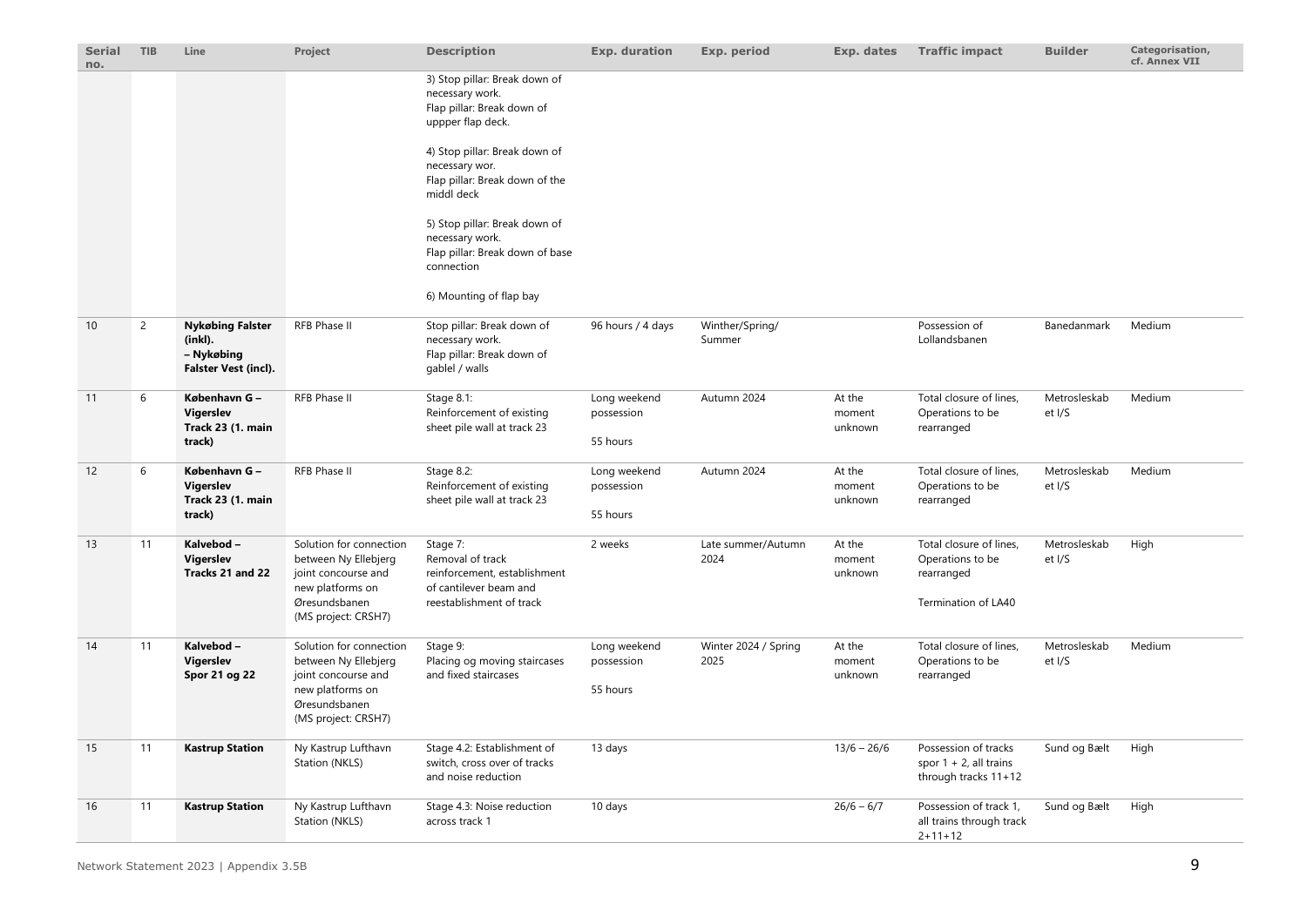| <b>Serial</b><br>no. | <b>TIB</b>   | Line                                                                              | Project                               | <b>Description</b>                           | Exp. duration  | Exp. period | Exp. dates      | <b>Traffic impact</b>                                                                                                                | <b>Builder</b> | Categorisation,<br>cf. Annex VII |
|----------------------|--------------|-----------------------------------------------------------------------------------|---------------------------------------|----------------------------------------------|----------------|-------------|-----------------|--------------------------------------------------------------------------------------------------------------------------------------|----------------|----------------------------------|
| 17                   | 11           | <b>Kastrup Station</b>                                                            | Ny Kastrup Lufthavn<br>Station (NKLS) | Stage 4.5: Noise reduction<br>across track 2 | 10 days        |             | $7/7 - 17/7$    | Possession of track 2,<br>all trains through<br>tracks $1+11+12$                                                                     | Sund og Bælt   | High                             |
| 18                   | 23           | Vejle (incl.) -<br>Hedensted (excl.)<br>/ Hedensted<br>(excl.) – Vejle<br>(incl.) | Reisolation of bridges                | 3 bridges are to be reisolated<br>isoleres   | 2*3 weeks      | 3. garter   | $5/7 - 19/8$    | Reduceret operations<br>between Vejle and<br>Hedensted                                                                               | Banedanmark    | High                             |
| 19                   | $23 +$<br>24 | <b>Aarhus tracks</b><br>600, 702-709, 800                                         | Renewal Aarhus H                      | Test digging/rearrangement<br>$\ddot{}$      | 4 weeks<br>$+$ | 2. garter   | $29/4 - 20/5$   | Day possessioon. One<br>track is taken out of                                                                                        | Banedanmark    | High                             |
|                      |              |                                                                                   |                                       | Foundation/raising of masts                  | 4 weeks        |             | $18/11 - 15/12$ | service at a time. This<br>means that changes<br>will be made to<br>operations to/from<br>service area for<br>passenegr coaches      |                |                                  |
| 20                   | $23 +$<br>24 | <b>Aarhus track 405-</b><br>407                                                   | Renewal Aarhus H                      | Test digging/rearrangement                   | 2 weeks        | 2. garter   | $21/5 - 09/6$   | Day possessioon. One<br>track is taken out of<br>service at a time.                                                                  | Banedanmark    | High                             |
| 21                   | 23           | Aarhus (incl.) -<br>Hørning (excl.) +<br>Aarhus track 40                          | Renewal Aarhus H                      | Test digging/rearrangement                   | 3 weeks        | 2. garter   | $10/6 - 30/6$   | All trains left track<br>Aarhus - Hørning,<br>4 trains in both<br>directions, day<br>possession                                      | Banedanmark    | High                             |
| 22                   | 23           | Hørning (excl.) -<br>Aarhus (incl.) +<br>Aarhus track 50                          | Renewal Aarhus H                      | Test digging/rearrangement                   | 3 weeks        | 3. garter   | $01/7 - 21/7$   | All trains left trackr<br>Aarhus - Hørning,<br>4 trains in both<br>directions, day<br>possession                                     | Banedanmark    | High                             |
| 23                   | $23 +$<br>24 | <b>Aarhus Station</b><br>tracks 4-8                                               | Renewal Aarhus H                      | Test digging/rearrangement                   | 4 weeks        | 3. garter   | $22/7 - 18/8$   | Day possessioon. One<br>track is taken out of<br>service at a time.                                                                  | Banedanmark    | High                             |
| 24                   | 24           | <b>Aarhus track 20</b>                                                            | Renewal Aarhus H                      | Test digging/rearrangement                   | 3 weeks        | 3. garter   | $19/8 - 08/9$   | Day popssession.<br>Operations though left<br>track Brabrand -<br>Aarhus                                                             | Banedanmark    | High                             |
| 25                   | $23 +$<br>24 | Aarhus spor 30 +<br>tracks 40/80 / 80                                             | Renewal Aarhus H                      | Test digging/rearrangement                   | 2 weeks        | 3. garter   | $09/9 - 22/9$   | Day possession,<br>operations though left<br>track Aarhus -<br>Brabrand. No<br>operations to/from TIB<br>23 to tracks<br>405,406,407 | Banedanmark    | High                             |
| 26                   | 24           | Aarhus track 20                                                                   | Renewal Aarhus H                      | Test digging/rearrangement                   | 3 weeks        | 4. garter   | $23/9 - 13/10$  | Day popssession.<br>Operations though left<br>track Brabrand -<br>Aarhus                                                             | Banedanmark    | High                             |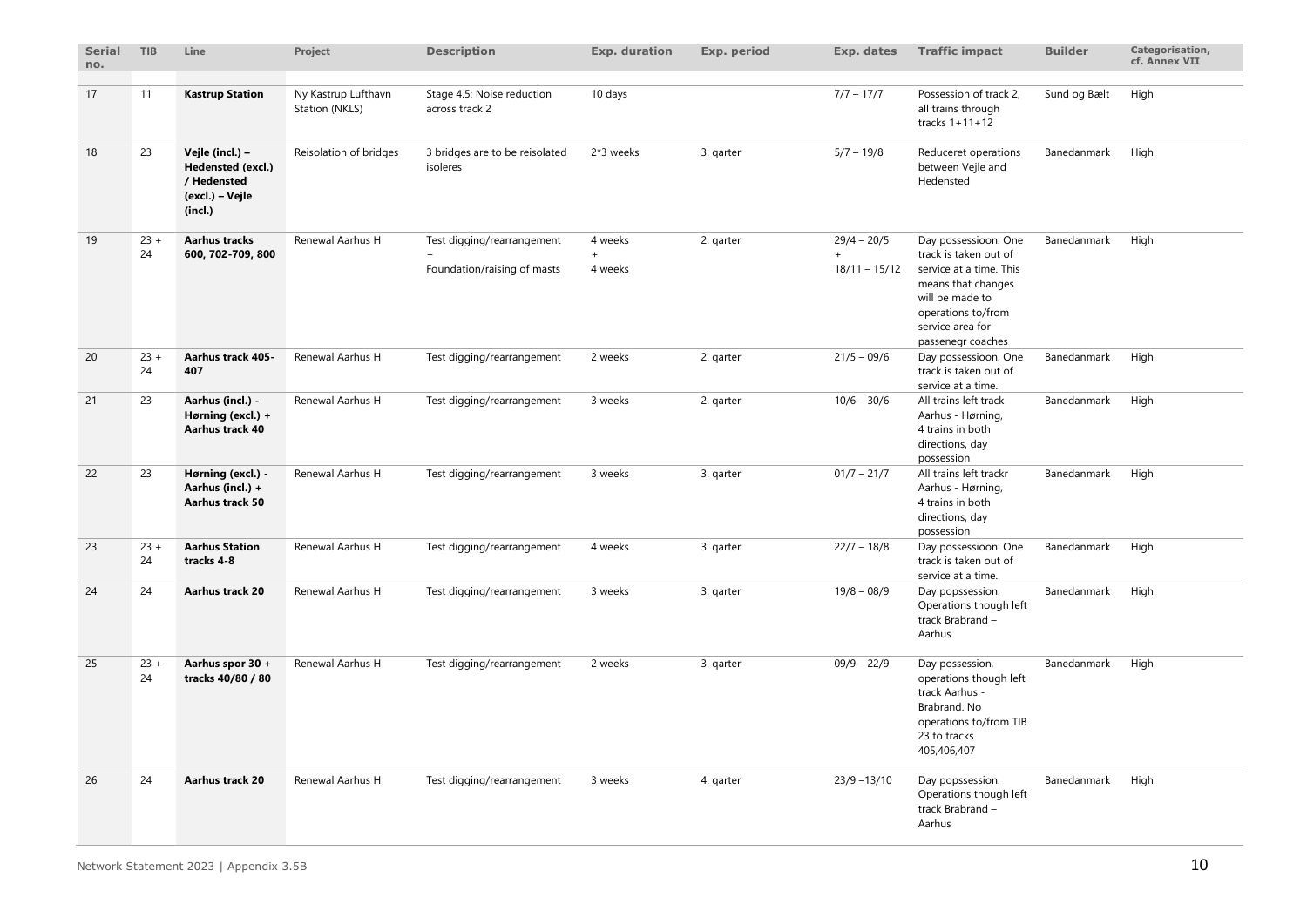| <b>Serial</b><br>no. | <b>TIB</b>   | Line                                                                                     | Project                                                                             | <b>Description</b>                                                                                  | Exp. duration | Exp. period     | Exp. dates    | <b>Traffic impact</b>                                                                                                                                                                                                                                                                                                                                                                                                 | <b>Builder</b> | Categorisation,<br>cf. Annex VII |
|----------------------|--------------|------------------------------------------------------------------------------------------|-------------------------------------------------------------------------------------|-----------------------------------------------------------------------------------------------------|---------------|-----------------|---------------|-----------------------------------------------------------------------------------------------------------------------------------------------------------------------------------------------------------------------------------------------------------------------------------------------------------------------------------------------------------------------------------------------------------------------|----------------|----------------------------------|
| 27                   | $23 +$<br>24 | Aarhus track 30 +<br>tracks 40/80 / 80                                                   | Renewal Aarhus H                                                                    | Test digging/rearrangement                                                                          | 2 weeks       | 4. garter       | 14/10-27/10   | Day possession,<br>operations though left<br>track Aarhus -<br>Brabrand. No<br>operations to/from TIB<br>23 to tracks<br>405,406,407                                                                                                                                                                                                                                                                                  | Banedanmark    | High                             |
| 28                   | 24           | Aarhus track 80<br>40/80                                                                 | Renewal Aarhus H                                                                    | Test digging/rearrangement                                                                          | 2 weeks       | 4. qarter       | 28/10-10/11   | Day possession. No<br>operations to/from TIB<br>23 to tracks<br>405,406,407                                                                                                                                                                                                                                                                                                                                           | Banedanmark    | High                             |
| 29                   | 24           | <b>Aarhus Station</b><br>tracks 2-3                                                      | Renewal Aarhus H                                                                    | Test digging/rearrangement                                                                          | 3 weeks       | 4. garter       | 11/11-30/11   | Day possessioon. One<br>track is taken out of<br>service at a time.                                                                                                                                                                                                                                                                                                                                                   | Banedanmark    | High                             |
| 30                   | $23 +$<br>24 | <b>Aarhus Station</b><br>tracks 4-8                                                      | Renewal Aarhus H                                                                    | Platform works                                                                                      | 39 weeks      | 4. garter       | 16/12 -2025   | Day possessioon. One<br>track is taken out of<br>service at a time.<br>No parking at Aarhus<br>H (station track)                                                                                                                                                                                                                                                                                                      | Banedanmark    | Major                            |
| 31                   | $24 +$<br>25 | Hadsten (excl.) -<br>Lindholm (excl.)                                                    | Track renewal, speed<br>upgrade Langå -<br>Aalborg, platform<br>works Langå Station | Track works Langå Station and<br>Aalborg Station. Removal of<br>platform tunnel under the<br>track. | 56 hours      | 2. garter       | $21/6 - 24/6$ | Total closure of lines,<br>all trains cancelled in<br>part between Hadsten<br>og Lindholm                                                                                                                                                                                                                                                                                                                             | Banedanmark    | Medium                           |
| 32                   | $24+$<br>25  | Aalborg (incl.<br>north part of the<br>Station) +<br>Aalborg (incl.)<br>Lindholm (excl.) | Track renewal, speed<br>upgrade Langå -<br>Aalborg, platform<br>works Langå Station | Aalborg Station switches<br>75a/b until 63a, track 17, 100<br>group and tracks 25, 27 and<br>27a.   | 34 days       | $2.+3.$ quarter | $24/6 - 26/7$ | TIB 24: Reduced<br>operations. Track 3<br>and track 4 are<br>available for<br>passenger trains. Track<br>1 can be applied<br>to/from TIB 25. Only<br>track 22 is available for<br>freight trains arriving<br>from south. From track<br>22 the freigt trains are<br>shunted to habour.<br>Turn-round is not<br>possible at Aalborg<br>Station.<br>TIB 25: All trains leave<br>Aalborg Station by<br>way of exit signal | Banedanmark    | Major                            |
| 33                   | 24           | Langå Station                                                                            | Track renewal, speed<br>upgrade - Aalborg,<br>platform works Langå<br>Station       | Demolitin of platform tunnel<br>at Langå Station.                                                   | 1 week        | 2. qarter       | $24/6 - 1/7$  | Track 2 and track 3<br>possessed.<br>Reduced operations,<br>all trains Aarhus -<br>Aalborg track 4, all<br>trains Aalborg - Aarhus<br>track 1. Trains to/from<br>Viborg track 1.                                                                                                                                                                                                                                      | Banedanmark    | High                             |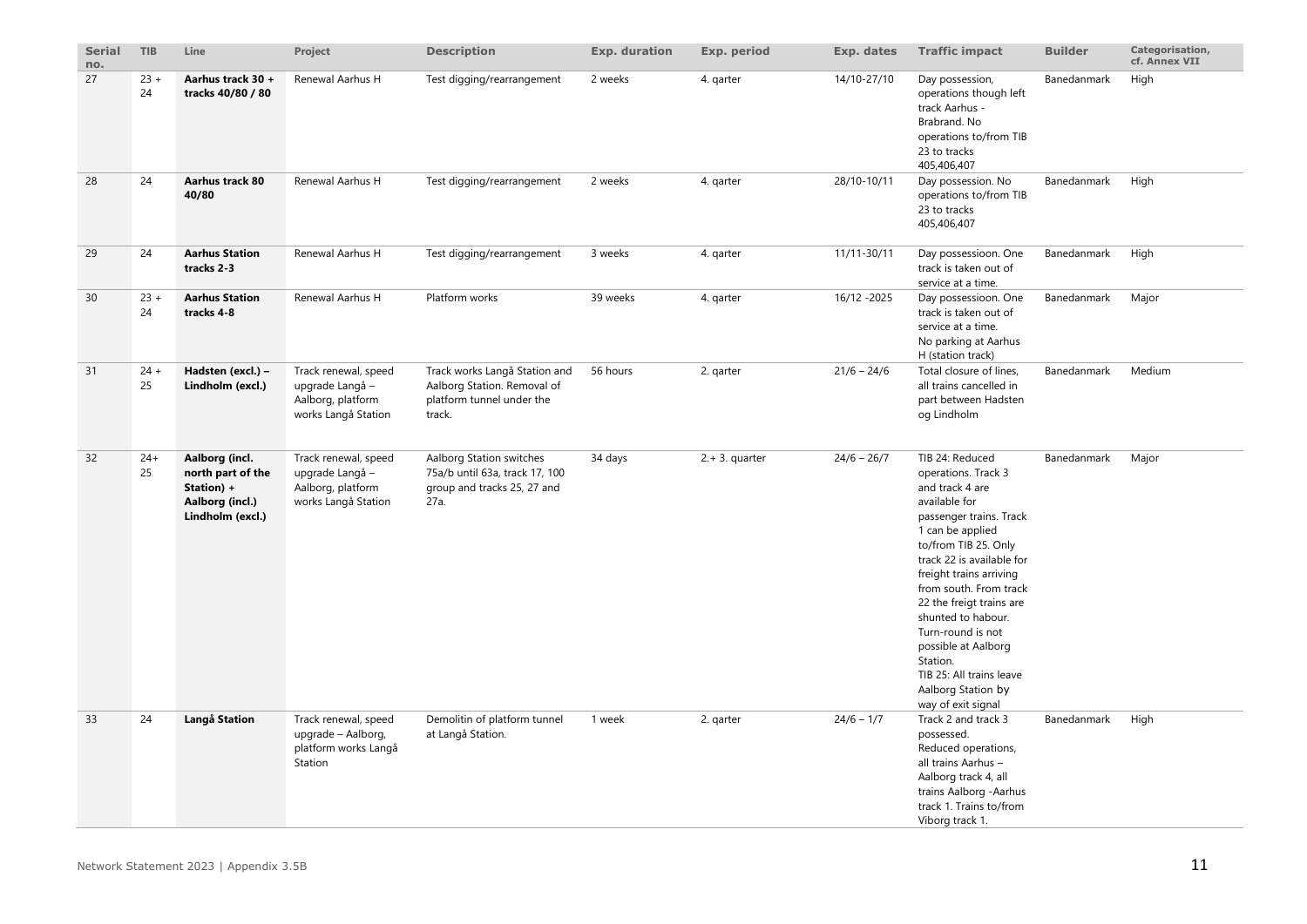| <b>Serial</b><br>no. | TIB                    | Line                                                                                     | Project                                                                                                                                                                                        | <b>Description</b>                                                                                                                                                                                                                                                                                                                                                                                                                                                 | Exp. duration | Exp. period        | Exp. dates    | <b>Traffic impact</b>                                                                                                                                                                                                                         | <b>Builder</b> | Categorisation,<br>cf. Annex VII |
|----------------------|------------------------|------------------------------------------------------------------------------------------|------------------------------------------------------------------------------------------------------------------------------------------------------------------------------------------------|--------------------------------------------------------------------------------------------------------------------------------------------------------------------------------------------------------------------------------------------------------------------------------------------------------------------------------------------------------------------------------------------------------------------------------------------------------------------|---------------|--------------------|---------------|-----------------------------------------------------------------------------------------------------------------------------------------------------------------------------------------------------------------------------------------------|----------------|----------------------------------|
|                      |                        |                                                                                          |                                                                                                                                                                                                |                                                                                                                                                                                                                                                                                                                                                                                                                                                                    |               |                    |               | A special timetable is<br>to be made.                                                                                                                                                                                                         |                |                                  |
| 34                   | 24                     | Langå Station                                                                            | Track renewal, speed<br>grade Langå – Aalborg,<br>platform works Langå<br>St                                                                                                                   | Platform reconstruction-<br>tracks 3 and 4                                                                                                                                                                                                                                                                                                                                                                                                                         | 25 days       | 3. garter          | $1/7 - 26/7$  | Track 3 and track 4<br>possessed Langå.<br>Reduced operations.<br>all trains Aarhus -<br>Aalborg track 1, all<br>trains Aalborg -<br>Aarhus track 2. Trains<br>to/from Viborg track 1<br>or track 2. A special<br>timetable is to be<br>made. |                | High                             |
| 35                   | $24 +$<br>$25 +$<br>52 | Aarhus (excl.) -<br><b>Hjørring syd</b><br>(incl.) + Lindholm<br>- Aalborg -<br>Lufthavn | Track renewal, speed<br>upgrade Mundelstrup -<br>Aalborg, platform<br>works Langå Station as<br>well as implementation<br>of the Signalling<br>Programme. Track<br>extension Hjørring<br>south | Dismounting of switches in<br>Mundelstrup. Mounting of<br>switches in Lindholm and DSB<br>workshop. Exchange of<br>switches in Skørping. Track<br>and platform works Langå.<br>Track works Aalborg Station.<br>Bridge works at 7 bridges on<br>the line Hobro - Åalborg<br>Signalling Programme works<br>Langå - Aalborg.<br>Track extension Hjørring<br>south.<br>After this stage opening is<br>performed within the<br>framwork of the Signalling<br>Programme. | 18 days       | 3. garter          | $26/7 - 12/8$ | Total closure of lines,<br>all trains cancelled<br>between Aarhus an<br>Lindholm                                                                                                                                                              | Banedanmark    | High                             |
| 36                   | $24 +$<br>32           | Langå St.                                                                                | Track renewal, speed<br>upgrade and platform<br>works Langå Station as<br>well as implementation<br>of the Signalling<br>Programme                                                             | Track and platform works<br>Langå Station,<br>Signalling Programme works<br>Langå Station                                                                                                                                                                                                                                                                                                                                                                          | 42 days       | 3. garter          | $12/8 - 23/9$ | Track 1 and track 2<br>possessed.<br>Reduced operations,<br>all trains from Aarhus-<br>Aalborg track 4, all<br>trains from Aalborg -<br>Aarhus track 3. A<br>temporary platform is<br>made in Langå<br>to/from Viborg.                        | Banedanmark    | Major                            |
| 37                   | $24 +$<br>$25 +$<br>52 | Svendstrup (excl.)<br>- Hjørring syd<br>(incl.) + Lindholm<br>- Aalborg -<br>Lufthavn    | Track renewal, speed<br>upgrade Aalborg<br>Station as well as -<br>implementation of the<br>Signalling Programme                                                                               | Strack works Aalborg station.<br>Track extension Hjørring syd.<br>Signalling Programme works<br>Aalborg Station                                                                                                                                                                                                                                                                                                                                                    | 56 days       | $3 + 4$ . quarterl | $12/8 - 7/10$ | Total closure of lines<br>from Svenstrup -<br>Hjørring. All trains are<br>cancelled in part.<br>From south it possible<br>to oprate one train at<br>a time in each track<br>Skørping -Svenstrup<br>and in the opposite<br>direction.          | Banedanmark    | Major                            |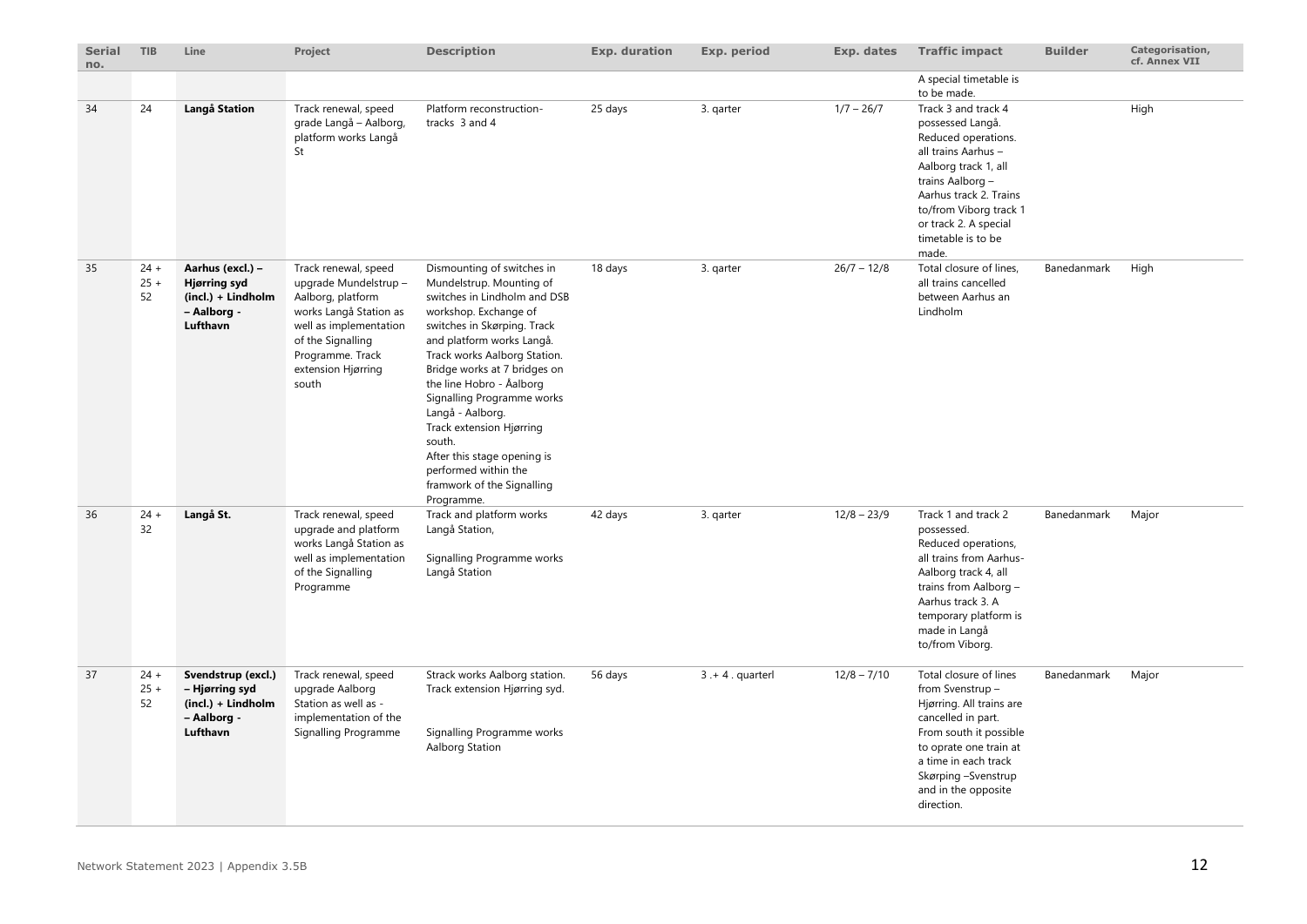| <b>Serial</b><br>no. | <b>TIB</b> | Line                                    | Project                     | <b>Description</b>                                                                 | Exp. duration      | Exp. period  | Exp. dates                         | <b>Traffic impact</b>                                                                                                             | <b>Builder</b> | Categorisation,<br>cf. Annex VII |
|----------------------|------------|-----------------------------------------|-----------------------------|------------------------------------------------------------------------------------|--------------------|--------------|------------------------------------|-----------------------------------------------------------------------------------------------------------------------------------|----------------|----------------------------------|
| 38                   | 26         | Rødekro (excl.) -<br>Tinglev (incl.)    | Fredericia-Padborg          | Manual reconstruction of of<br>track, ballast cleaning and<br>exchange of sleepers | 30 days            | Summer 2024  | $11/6 - 10/7$                      | 1. main track<br>possessed Rødekro-<br>Tinglev. Track 1 and<br>track 2 in Tinglev.<br>Single track operation<br>Rødekro - Tinglev | Banedanmark    | Major                            |
| 39                   | 26         | Vamdrup (incl.) -<br>Lunderskov (incl.) | Fredericia-Padborg          | Ballast cleaning and exchange<br>of sleepers                                       | 21 days            | Summer 2024  | $21/6 - 10/7$                      | Right track Vamdrup -<br>Lunderskov possessed.<br>Singe track operations<br>Vamdrup-<br>Lunderskov                                | Banedanmark    | High                             |
| 40                   | 26         | Vojens (excl.) -<br>Rødekro (incl.)     | Fredericia-Padborg          | Manual reconstruction of of<br>track, ballast cleaning and<br>exchange of sleepers | 12 days            | Summer 2024  | $11/7 - 22/7$                      | Possed: Rødekro -<br>Vojens 1. main track +<br>Rødekro track 3.<br>Single track operations<br>Vojens - Rødekro                    | Banedanmark    | High                             |
| 41                   | 26         | Lunderskov (incl.)<br>-Vamdrup (incl.)  | Fredericia-Padborg          | Ballast cleaning and exchange<br>of sleepers                                       | 20 days            | Summer 2024  | $01/6 - 20/6$                      | Right track Lunderskov<br>- Vamdrup possessed.<br>Singe track oeprations<br>between Lunderskov -<br>Vamdrup.                      | Banedanmark    | High                             |
| 42                   | 26         | Vojens                                  | Fredericia-Padborg          | Ballast cleaning and exchange<br>of sleepers                                       | 5 days             | Summer 2024  | $06/8 - 10/8$                      | Posessed Vojens track<br>3.<br>Single track operations<br>Vamdrup - Rødekro                                                       | Banedanmark    | Medium                           |
| 43                   | 26         | Fredericia (incl.) -<br>Tinglev (incl.) | Fredericia-Padborg          | New track in total                                                                 | 8 days<br>8 hours  | $13/7 - 4/8$ | To be<br>coordinated<br>with east  | Total closure of lines                                                                                                            | Banedanmark    | High                             |
| 44                   | 26         | Kolding (excl.) -<br>Lunderskov (incl.) | Fredericia-Padborg          | Ballast cleaning and exchange<br>of sleepers                                       | 21 days            | Summer 2024  | $11/7 - 31/7$                      | Right track Kolding -<br>Lunderskov possessed.<br>Singe track operations<br>Kolding - Lunderskov                                  | Banedanmark    | High                             |
| 45                   | 26         | Fredericia (incl.) -<br>Taulov (excl.)  | Fredericia-Padborg          | Ballast cleaning and exchange<br>of sleepers                                       | 10 days            | Summer 2024  | $01/6 - 10/6$                      | Right track Fredericia -<br>Taulov possessed.<br>Singe track operations<br>Fredericia - Taulov                                    | Banedanmark    | High                             |
| 46                   | 26         | Rødekro(excl.) -<br>Tinglev (excl.)     | Bridge works                | Bridge                                                                             | 4 days             | $13/7 - 4/8$ | To be<br>ccoordinated<br>with east | Total closure of lines                                                                                                            | Banedanmark    | Medium                           |
| 47                   | 29         | Tjæreborg (excl.)<br>- Esbjerg (incl.)  | Renewal Esbjerg<br>Station. | Exchange of switches 158 a/b,<br>Esbjerg Station.                                  | 4 days + one night | 2. garter    | $08/5 - 13/5$                      | Both main tracks to be<br>possessed Tjæreborg<br>- Esbjerg. Alll trains<br>cancelled in part<br>Bramming / Tjæreborg<br>- Esbjerg | Banedanmark    | Medium                           |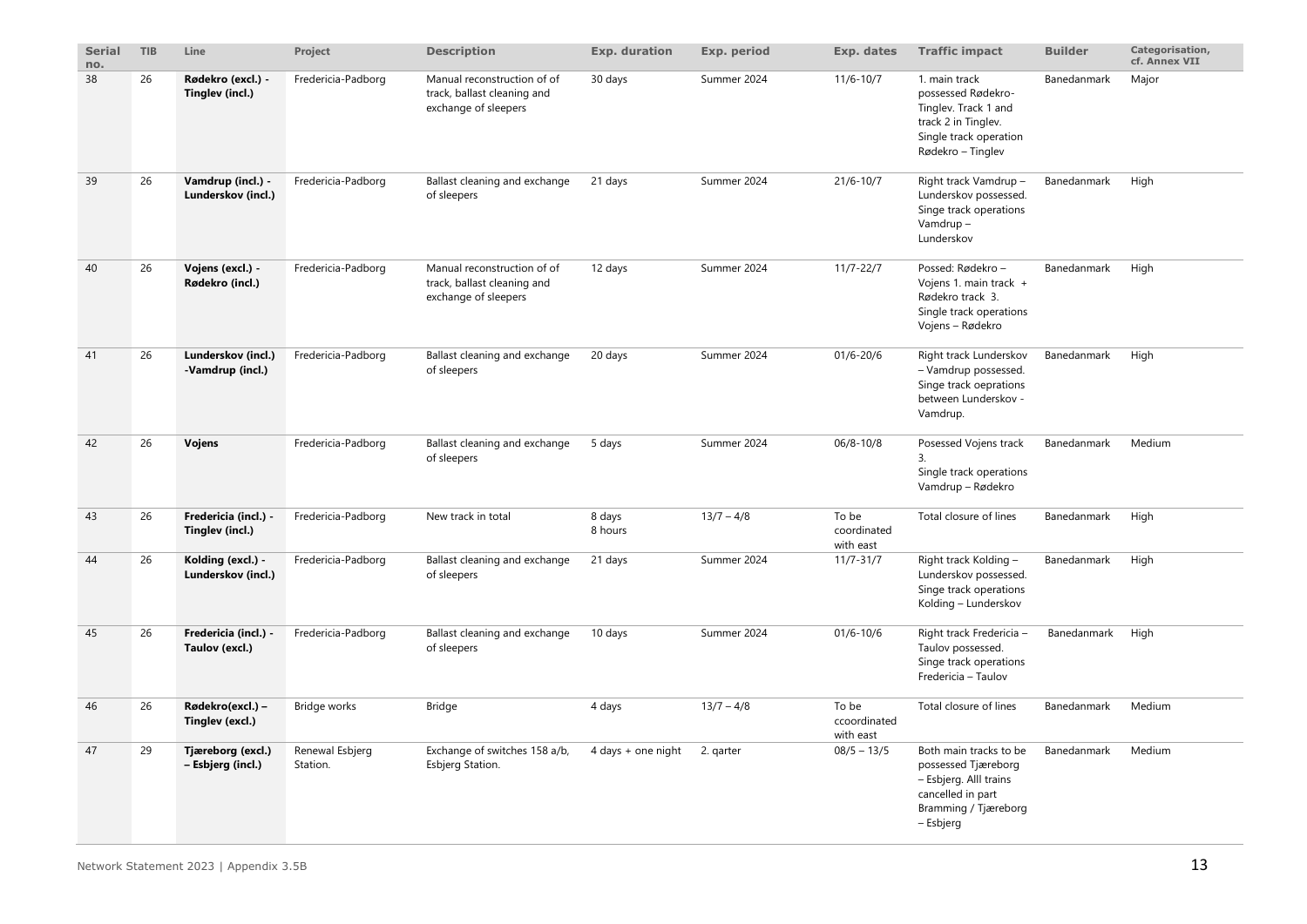| <b>Serial</b><br>no. | <b>TIB</b>   | Line                                    | Project                     | <b>Description</b>                                              | <b>Exp. duration</b> | Exp. period | Exp. dates    | <b>Traffic impact</b>                                                                                                                                                  | <b>Builder</b> | Categorisation,<br>cf. Annex VII |
|----------------------|--------------|-----------------------------------------|-----------------------------|-----------------------------------------------------------------|----------------------|-------------|---------------|------------------------------------------------------------------------------------------------------------------------------------------------------------------------|----------------|----------------------------------|
| 48                   | 31           | Guldager (excl.) -<br>Esbjerg(incl.)    | Renewal Esbjerg<br>Station. | Exchange of switches 160                                        | 2 days               | 2. garter   | $18/5 - 20/5$ | Alll trains cancelled in<br>part Guldager -<br>Esbjerg                                                                                                                 | Banedanmark    | Medium                           |
| 49                   | $29 +$<br>31 | Esbjerg                                 | Renewal Esbjerg<br>Station. | Renewal of track 3 and track 4                                  | 12 days              | 2. garter   | 08/5-20/5     | Track 4 cannot be<br>applied, track 3 can<br>only be applied by 1<br>train set. Switches<br>125a/b cannot be<br>operated, reduced<br>operations at Esbjerg<br>Station. | Banedanmark    | High                             |
| 50                   | $29 +$<br>31 | Esbjerg                                 | Renewal Esbjerg<br>Station. | Renewal of track 3 and track 4.<br>Exchange of switches 125 a/b | 4,5 days             | 2. garter   | $20/5 - 24/5$ | Tracks 3, 4 and 5 are<br>possessed. PU signal<br>H, E4, E5 til DV signal<br>N, O, P, track 3 can<br>only be applied by 1<br>train set                                  | Banedanmark    | Medium                           |
| 51                   | $29 +$<br>31 | Esbjerg                                 | Renewal Esbjerg<br>Station. | Renewal of track 3                                              | 56 hours             | 2. garter   | $24/5 - 27/5$ | Track 3 possessed<br>from PU signal E3 to<br>PU signal H, track 3<br>can only be applied by<br>1 train set 06-19                                                       | Banedanmark    | Medium                           |
| 52                   | 30           | Ribe (excl.) $-$<br>Skærbæk (excl.)     | Bridge works                | Reisolation                                                     | 21 days              | 3. garter   | $14/7 - 05/8$ | Possessed: Main track<br>between Ribe and<br>Skærbæk, all trains<br>cancelled in part<br>between Ribe and<br>Skærbæk.                                                  | Banedanmark    | High                             |
| 53                   | 33           | Gødstrup (excl.) -<br>Holstebro (excl.) | Broarbejde                  | Reisolation                                                     | 28 days              | 3. garter   | $07/7 - 05/8$ | All trains cancelled in<br>part                                                                                                                                        | Banedanmark    | High                             |